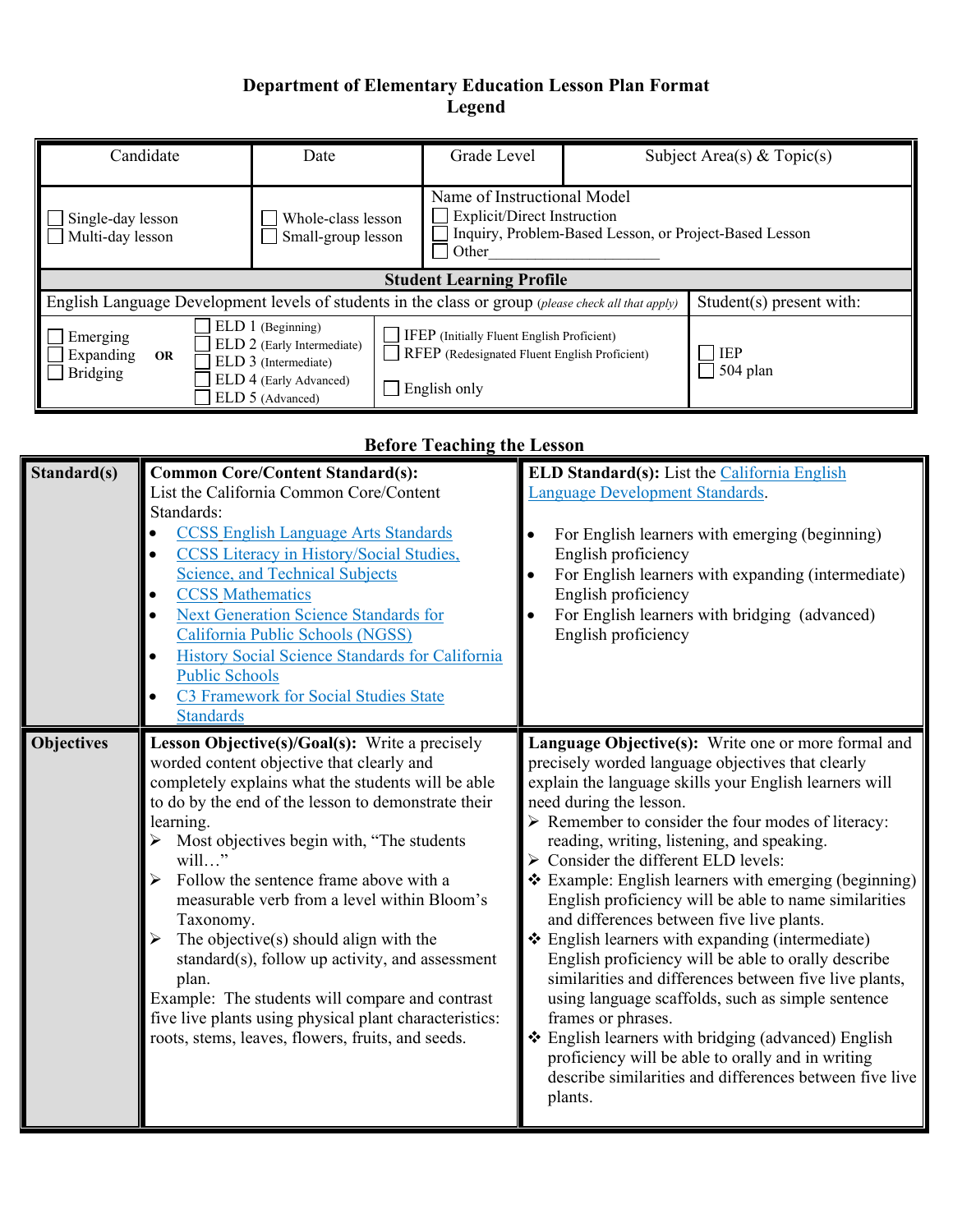| <b>Knowledge of</b><br><b>Students:</b><br>Prior<br><b>Academic</b><br><b>Learning and</b><br><b>Assets</b><br>(Personal,<br>Cultural, and<br><b>Community</b> ) | segment.<br>➤<br>$\blacktriangleright$ | Consider what students should know and be able to do before you can begin this lesson objective or learning<br>What do your students know, what can they do, what are their interests, what do they like, what do they<br>bring to the classroom, what assets do they have, and how can you build on this prerequisite knowledge?<br>Research/theories to support/justify (e.g., Moll's funds of knowledge)                                                                                                                                                                                                                                                                                                                                                                                                                                                                                                                                                                                                                                                                                                         |
|------------------------------------------------------------------------------------------------------------------------------------------------------------------|----------------------------------------|---------------------------------------------------------------------------------------------------------------------------------------------------------------------------------------------------------------------------------------------------------------------------------------------------------------------------------------------------------------------------------------------------------------------------------------------------------------------------------------------------------------------------------------------------------------------------------------------------------------------------------------------------------------------------------------------------------------------------------------------------------------------------------------------------------------------------------------------------------------------------------------------------------------------------------------------------------------------------------------------------------------------------------------------------------------------------------------------------------------------|
| <b>Language Demands</b><br>(Functions, Vocabulary,<br>Discourse, Syntax)                                                                                         |                                        | Identify Language Function essential for students to develop and practice (e.g., analyze, argue,<br>categorize, compare, contrast, describe, explain, interpret, predict, question, retell, summarize)<br>List Vocabulary to teach from the lesson or text.<br>Identify discipline-specific <b>Discourse</b> for the lesson or text (i.e., distinctive features or ways of<br>structuring oral or written language or representing knowledge visually that provide useful ways<br>for the content to be communicated).<br>Identify Syntax for the lesson or text (i.e., rules for organizing words or symbols together into<br>phrases, clauses, sentences or visual representations)                                                                                                                                                                                                                                                                                                                                                                                                                               |
| <b>Materials, including</b><br>technology and visual aids                                                                                                        |                                        | List all materials and technology you will need for the lesson.<br>Think about the materials the students might need, such as: scissors, glue, small whiteboards,<br>➤<br>markers, etc.<br>Think about what you will utilize in the lesson, such as a book, manipulatives, a smartboard, a<br>laptop for PowerPoint or video, realia, follow-up activity sheet, assessment rubric, etc.                                                                                                                                                                                                                                                                                                                                                                                                                                                                                                                                                                                                                                                                                                                             |
| <b>Classroom Management</b><br><b>Strategies, including room</b><br>arrangements and student<br>grouping plan                                                    |                                        | Describe specific classroom management techniques, grouping plans, and/or classroom<br>arrangements you intend to employ throughout your lesson.<br>Think about your transitions, how will students move from one part of the lesson to the next?<br>$\blacktriangleright$<br>Consider if or when to use positive behavior support with certain students.<br>Consider student participation and how to form seating arrangements to enhance student<br>learning.                                                                                                                                                                                                                                                                                                                                                                                                                                                                                                                                                                                                                                                    |
| Supports,<br>accommodations, and/or<br>modifications for specific<br>students or groups                                                                          |                                        | Describe strategies, procedures, and/or processes necessary to make this lesson comprehensible<br>for all students. For instance, in order to support English Leaners, you may want to include props,<br>pictures, and/or demonstrations to aid comprehension.<br>Remember that you can adjust the content, process, or the product for each group of learners.<br>Consider the following groups of students:<br>English learners<br>Struggling students<br>High-achieving students<br>Students who struggle with attention<br>Students with IEPs or 504 plans<br>Example: In order to support English learners while reading the book "There Was an Old<br>Lady Who Swallowed a Fly," I will bring in flash cards with photos of each of the animals<br>mentioned in the story to aid in student comprehension.<br>Example: In order to support high achievers, I will encourage them to find multiple<br>❖<br>arrangements of a single battery, light bulb, and wire that will light the bulb. I will encourage<br>the students to explore and find other arrangements using multiple batteries, wires and bulbs. |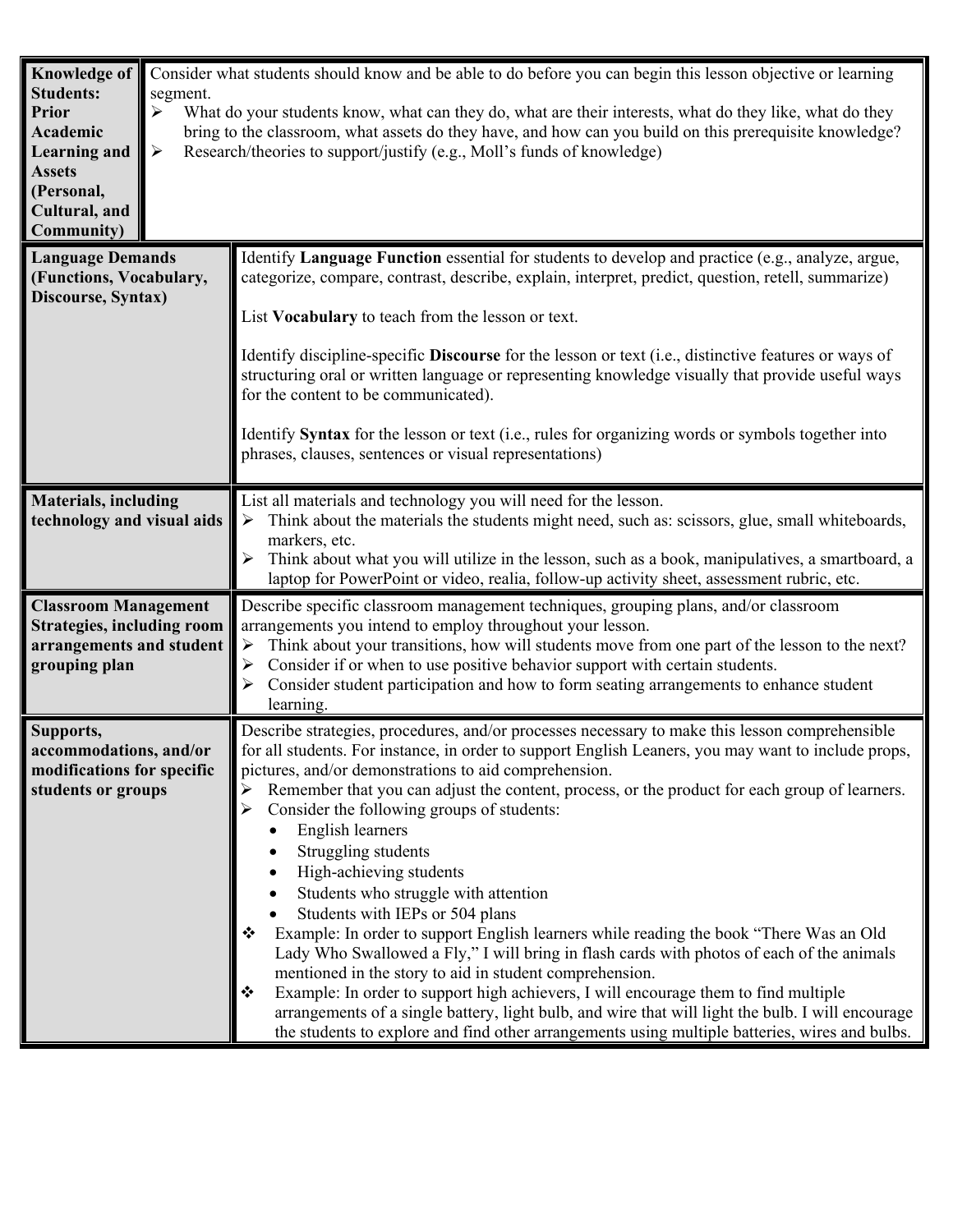## **Teaching the Lesson/Sequence of Lesson Procedures**

| <b>Lesson</b>     | This portion the lesson plan will vary according to the instructional model indicated at the top of page one.                                                                          |                                                                                                                                                                                                                  |  |  |  |  |
|-------------------|----------------------------------------------------------------------------------------------------------------------------------------------------------------------------------------|------------------------------------------------------------------------------------------------------------------------------------------------------------------------------------------------------------------|--|--|--|--|
| Procedures/       | <b>Teaching Steps and Student Involvement/Activity</b>                                                                                                                                 |                                                                                                                                                                                                                  |  |  |  |  |
| <b>Steps</b>      | State what the student teacher is teaching/doing                                                                                                                                       | Anticipate students' responses, errors, or                                                                                                                                                                       |  |  |  |  |
|                   | Remember to embed differentiation strategies                                                                                                                                           | misconceptions                                                                                                                                                                                                   |  |  |  |  |
|                   |                                                                                                                                                                                        |                                                                                                                                                                                                                  |  |  |  |  |
|                   |                                                                                                                                                                                        |                                                                                                                                                                                                                  |  |  |  |  |
|                   |                                                                                                                                                                                        |                                                                                                                                                                                                                  |  |  |  |  |
|                   |                                                                                                                                                                                        |                                                                                                                                                                                                                  |  |  |  |  |
|                   |                                                                                                                                                                                        |                                                                                                                                                                                                                  |  |  |  |  |
|                   |                                                                                                                                                                                        |                                                                                                                                                                                                                  |  |  |  |  |
|                   | • Opening: Describe how you will motivate students and introduce the lesson.                                                                                                           |                                                                                                                                                                                                                  |  |  |  |  |
|                   | State Lesson Objectives: Describe how you will explain what is going to happen during the lesson and<br>➤<br>what the students will be required to do at the conclusion of the lesson. |                                                                                                                                                                                                                  |  |  |  |  |
|                   | ➤                                                                                                                                                                                      | Connect to Previous Learning: Review prerequisites or review previously learned content and relate it to                                                                                                         |  |  |  |  |
|                   | the new lesson.                                                                                                                                                                        |                                                                                                                                                                                                                  |  |  |  |  |
|                   | ➤                                                                                                                                                                                      | Provide a Motivator: Describe how you will engage your students so they are focused on the lesson and                                                                                                            |  |  |  |  |
|                   |                                                                                                                                                                                        | interested in the content. You might decide to show an interesting picture or object, pose a stimulating                                                                                                         |  |  |  |  |
|                   | question, or present something that sparks curiosity and leads to student investigation.                                                                                               |                                                                                                                                                                                                                  |  |  |  |  |
|                   |                                                                                                                                                                                        |                                                                                                                                                                                                                  |  |  |  |  |
|                   | • Body of the Lesson: List, describe, or script your instruction within the "Teaching Steps and Student                                                                                |                                                                                                                                                                                                                  |  |  |  |  |
|                   | Involvement/Activity" table above.<br>➤                                                                                                                                                | Teach new concepts/skills: Thoughtfully sequence the new information, concepts, vocabulary, academic                                                                                                             |  |  |  |  |
|                   |                                                                                                                                                                                        | language, and strategies/activities that you will present/provide for your students. Input or instruction can<br>be provided by any number of engaging methods in addition to teacher explanation and textbooks. |  |  |  |  |
|                   | Input can be provided visually, auditorily, and/or kinesthetically to engage all learners.                                                                                             |                                                                                                                                                                                                                  |  |  |  |  |
|                   | Input can be provided during cooperative learning activities or group explorations.<br>٠                                                                                               |                                                                                                                                                                                                                  |  |  |  |  |
|                   | $\bullet$                                                                                                                                                                              | Input can be provided through science discovery activities, problem-based math activities, reference                                                                                                             |  |  |  |  |
|                   |                                                                                                                                                                                        | materials, primary source documents, cultural artifacts, sensory experiences, direction sheets, etc.                                                                                                             |  |  |  |  |
|                   | ➤                                                                                                                                                                                      | Demonstrate/Model/Examples: Describe techniques or skills you intend to model or demonstrate. It is                                                                                                              |  |  |  |  |
|                   | important to not only tell students what to do, but to also show them what to do.                                                                                                      |                                                                                                                                                                                                                  |  |  |  |  |
|                   | ➤                                                                                                                                                                                      | Check for Understanding and Informal Assessment: Describe how you will monitor learning and check                                                                                                                |  |  |  |  |
|                   | for understanding at various points in the lesson.                                                                                                                                     |                                                                                                                                                                                                                  |  |  |  |  |
|                   |                                                                                                                                                                                        | The information you gather about student learning will let you know if you need to adjust the pace of                                                                                                            |  |  |  |  |
|                   | your lesson, repeat explanations, provide more modeling, or clarify student misunderstandings.                                                                                         |                                                                                                                                                                                                                  |  |  |  |  |
|                   | Guided Practice: Describe what kind of guided practice activities you have planned to help students<br>➤<br>accomplish the objective.                                                  |                                                                                                                                                                                                                  |  |  |  |  |
|                   | Guided practice allows your learners to rehearse the new information, skill, technique, action, and/or                                                                                 |                                                                                                                                                                                                                  |  |  |  |  |
|                   | procedure with your assistance and guidance.                                                                                                                                           |                                                                                                                                                                                                                  |  |  |  |  |
|                   | ➤                                                                                                                                                                                      | Independent Practice: Describe what your students will do independently to prove that they have mastered                                                                                                         |  |  |  |  |
|                   | the lesson objective(s).                                                                                                                                                               |                                                                                                                                                                                                                  |  |  |  |  |
|                   |                                                                                                                                                                                        | Independent practice allows learners to practice something without assistance or direct guidance.                                                                                                                |  |  |  |  |
|                   |                                                                                                                                                                                        | Independent practice may occur as a later extension activity, at home, or during another lesson.                                                                                                                 |  |  |  |  |
|                   |                                                                                                                                                                                        | While not all lessons will include true independent practice, all lessons should result in evidence of                                                                                                           |  |  |  |  |
|                   | student learning in some fashion.                                                                                                                                                      |                                                                                                                                                                                                                  |  |  |  |  |
|                   | When applicable, explain/demonstrate/connect a follow-up activity.                                                                                                                     |                                                                                                                                                                                                                  |  |  |  |  |
| <b>Assessment</b> | Describe how you will formally and informally assess student work or behavior to determine whether the                                                                                 |                                                                                                                                                                                                                  |  |  |  |  |
| Plan              | objective(s) were met for all students.                                                                                                                                                |                                                                                                                                                                                                                  |  |  |  |  |
|                   | How will you determine the degree to which each student (consider student learning profile) has met the                                                                                |                                                                                                                                                                                                                  |  |  |  |  |
|                   | lesson objective(s)? Attach a rubric or criteria list.                                                                                                                                 |                                                                                                                                                                                                                  |  |  |  |  |
|                   | List formative assessment strategies you would employ throughout the instructional delivery.                                                                                           |                                                                                                                                                                                                                  |  |  |  |  |